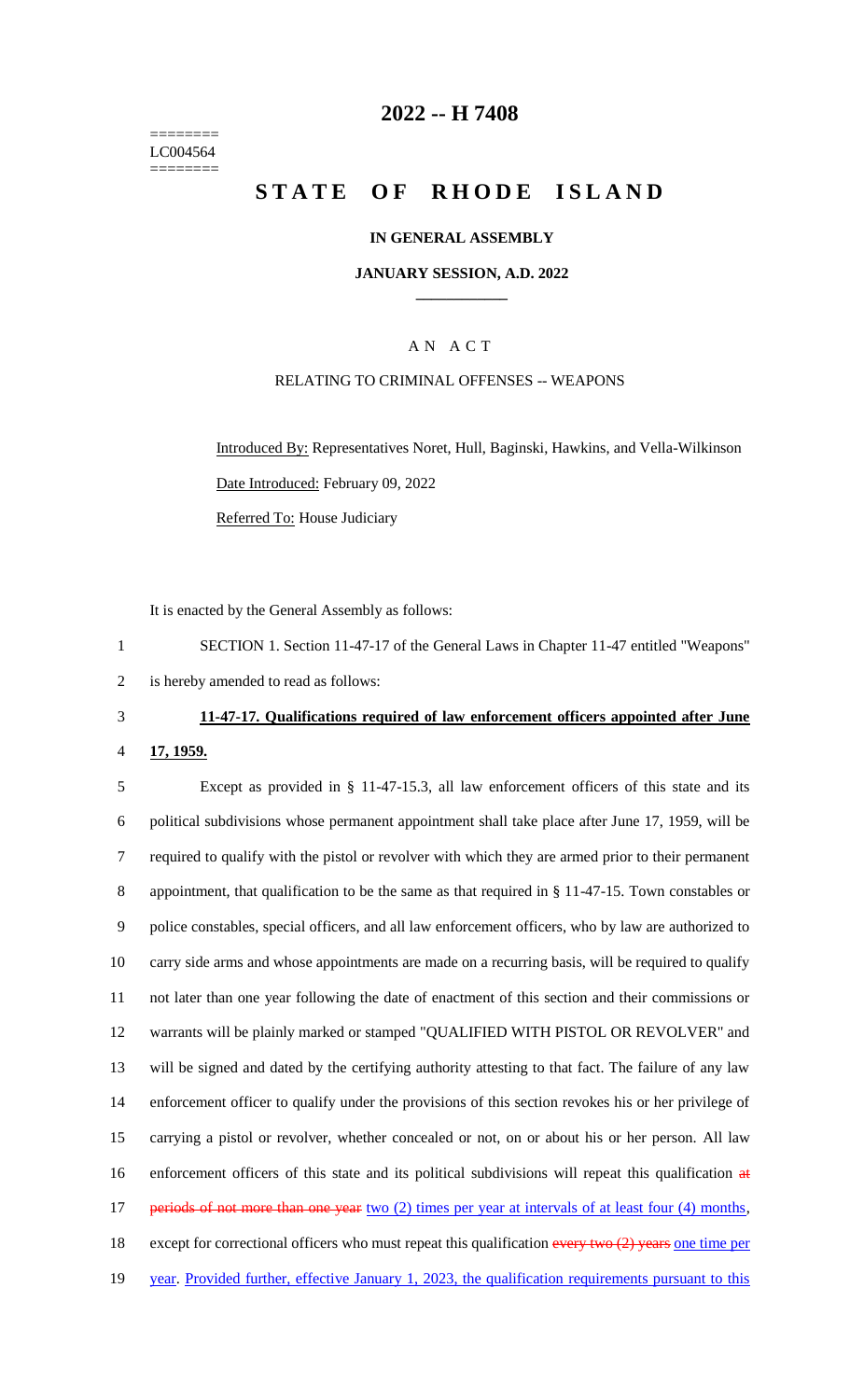- 1 section shall include a nighttime low light/no light qualification component which shall simulate
- 2 dusk to dawn lighting conditions which conditions may be artificially produced indoors.
- 3 SECTION 2. This act shall take effect on July 1, 2022.

 $=$ LC004564 ========